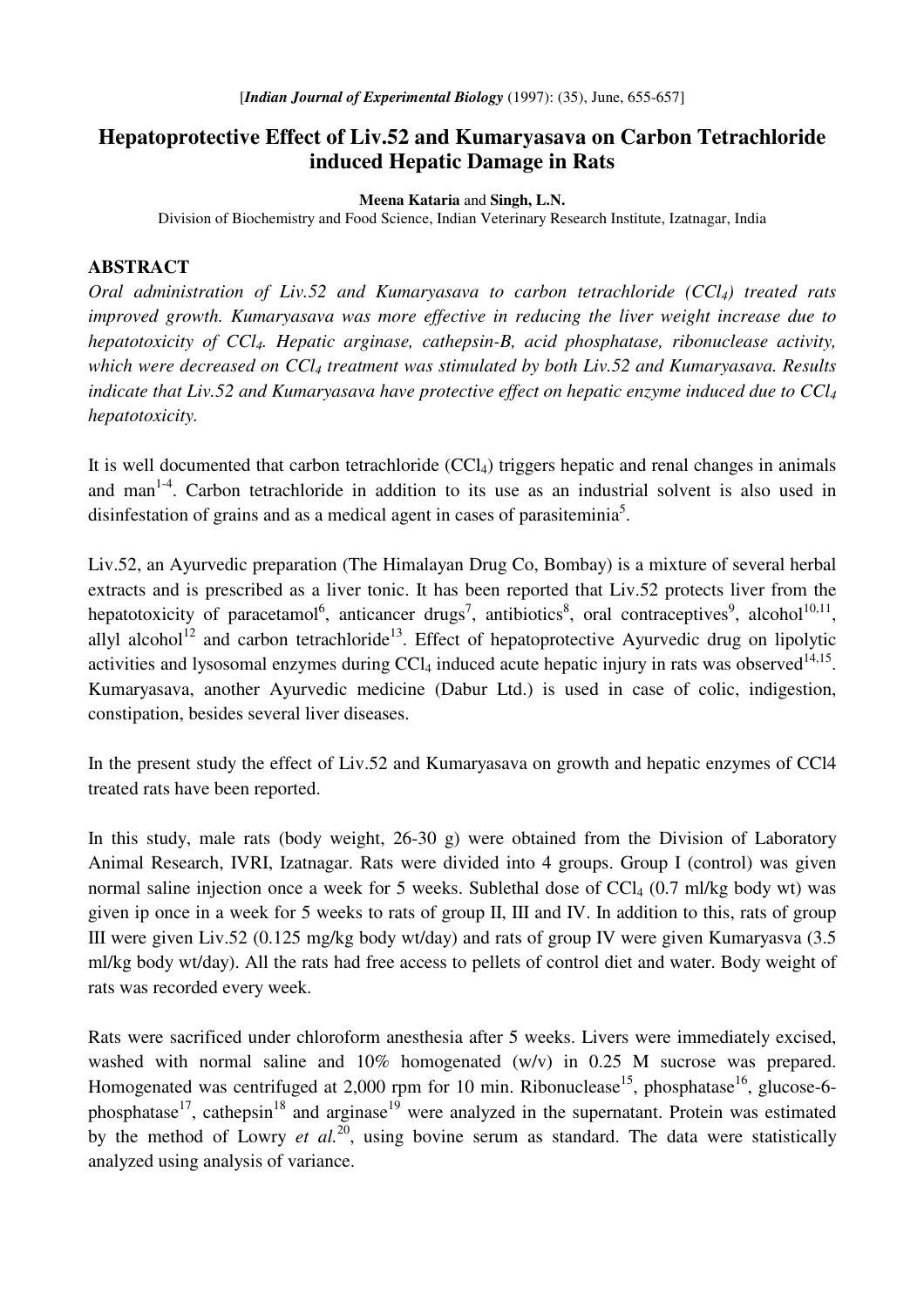Growth of rats was reduced considerably on  $CCl<sub>4</sub>$  injection. Liv.52 and Kumaryasava improved the growth of CCl<sup>4</sup> treated rats. Liv.52 fed rats exhibited slightly better growth (Table 1). Increase in liver weight was observed in  $CCl<sub>4</sub>$  treated rats (Table 1) and the increase may be due to accumulation of lipid largely triglycerides i.e. formation of fatty liver Liv.52 was found to be not much effective in reducing CCl<sub>4</sub> induced increase in liver weight whereas Kumaryasava reduced the weight of liver.

| <b>Table:</b> Mean values $(\pm \text{ SE})$ of body weight, liver weight and hepatic enzymes of rat |                              |                                            |                                             |                                               |
|------------------------------------------------------------------------------------------------------|------------------------------|--------------------------------------------|---------------------------------------------|-----------------------------------------------|
| Parameter                                                                                            | Control                      | CCl <sub>4</sub>                           | $Liv.52 + CCl4$                             | Kumaryasava + $CCl4$                          |
| Body weight (g)                                                                                      | $61.5 \pm 4.74^{\text{a,c}}$ | $53.75 \pm 4.26^{\circ}$<br>$(-27.03)$     | $77.00 \pm 5.78^{\text{b,c}}$<br>$(+88.88)$ | $73.50 \pm 3.96^{\text{a,b,c}}$<br>$(+28.37)$ |
| Liver weight $(g)$                                                                                   | $1.95 \pm 0.24^{\text{a}}$   | $2.45 \pm 0.15^{\circ}$<br>(32.65)         | $2.65 \pm 0.14^{\text{a}}$<br>(35.65)       | $2.3 \pm 0.03^{\circ}$<br>$(+17.34)$          |
| Hepatic enzymes<br>arginase                                                                          | $0.92 \pm 0.12^a$            | $0.66 \pm 0.01^{\circ}$<br>$(-20.4)$       | $0.52 \pm 0.15^{\circ}$<br>$(-16.86)$       | $0.88 \pm 0.64^{\circ}$<br>$(-0.94)$          |
| Acid phosphatase                                                                                     | $0.08 \pm 0.04^a$            | $0.07 \pm 0.00^a$<br>$(-7.9)$              | $0.08 \pm 0.004^a$<br>$(+7.89)$             | $0.09 \pm 0.001^a$<br>$(+14.47)$              |
| Cathepsin B                                                                                          | $0.27 \pm 0.01^{\circ}$      | $0.17 \pm 0.01^b$<br>$(-27.85)$            | $0.30 \pm 0.01$<br>$(+21.11)$               | $0.28 \pm 0.02^a$<br>$(+12.74)$               |
| Glucose-6-<br>phosphatase                                                                            | $24.57 \pm 1.87^{\circ}$     | $15.03 \pm 0.27^b$<br>$(-32.0)$            | $26.3 \pm 1.35^{\circ}$<br>$(+17.87)$       | $17.60 \pm 2.48^b$<br>$(-23.59)$              |
| Ribonuclease                                                                                         | $0.03 \pm 0.003^{\text{a}}$  | $0.02 \pm 0.003$ <sup>a</sup><br>$(-20.0)$ | $0.05 \pm 0.003^{\circ}$<br>$(+24.4)$       | $0.03 \pm 0.006^a$<br>$(+13.3)$               |

The mean value with dissimilar superscripts differs significantly (*p>*0.05).

Figures in parentheses are percentage of control.

Acid phosphatase - µmole of *p*-nitro phenol released/min/mg protein. RNAase-O.D./min/mg protein.

Cathepsin B - µmole of tyrosine released /min/mg protein.

Arginase - umole of urea released/min/mg protein.

Glucose-6-phosphatase - umole Pi liberated/min/mg protein.

Hepatic lysosomal enzyme, cathepsin B, acid phosphatase and ribonuclease activity decreased due to hepatotoxicity caused by  $CCl<sub>4</sub>$  (Table). Cathepsin B and acid phosphatase activity was significantly stimulated by Kumaryasava and Liv.52 (Table 1). Kumaryasava and Liv.52 showed slight stimulation in ribonuclease activity in liver decreased in response to CCl<sub>4</sub> toxicity (Table).

Liv.52 was more effective in regaining the cathepsin B activity than Kumaryasava. Whereas Kumaryasava was more effective in stimulating acid phosphatase activity in liver (Table). Chloroform extract of Liv.52 was found to be effective in increasing hepatic acid phosphatase, ribonuclease and cathepsin B activity *in vitro* system 24 .

Hepatic microsomal enzyme, glucose-6-phosphatase, an important enzyme in the regulation of carbohydrate metabolism was decreased in CCl<sub>4</sub> treated rats (Table). Liv.52 significantly stimulated glucose-6-phosphatase activity in plasma in response to CCl<sup>4</sup> toxicity was reported by Reynolds and Lee<sup>25</sup>. Formation of free radical CCl<sub>3</sub> may be associated with a decreased activity of glucose-6phosphatase in the endoplasmic reticulum. A decrease in the activity of glucose-6-phosphatase can be expected to have severe consequences on the organized metabolism of normal liver cell which has a key role to play in maintaining the blood sugar by gluconeogenesis.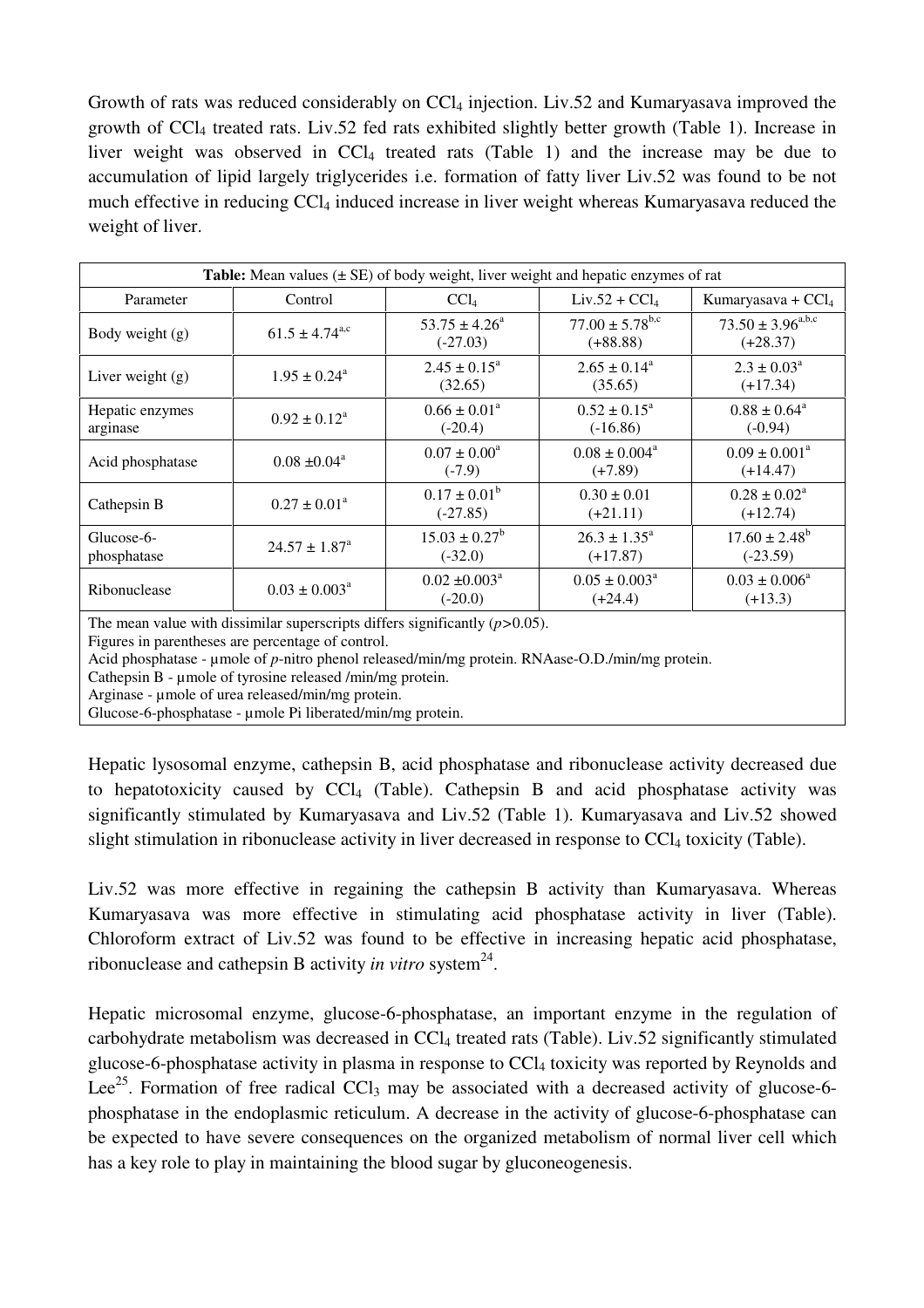Results of the present study showed that oral feeding of Liv.52 and Kumaryasava to CCl<sub>4</sub> treated rats stimulates regeneration of hepatic and microsomal enzyme decreased due to CCl<sub>4</sub> toxicity. On the basis of changes in the activity of hepatic enzymes it seems that Liv.52 and Kumaryasva both provide certain amount of protection and correct liver dysfunction due to  $CCl<sub>4</sub>$  induced hepatotoxicity. However the mechanism of action of these Ayurvedic preparation in restoring the liver functions appears to be different.

## **REFERENCES**

- 1. Dilvzio NR & Castsles I, *Exp Mol Pathol*, 4 (1965) 141.
- 2. Smuekler & Kopliz, *Arch Biochem biophys*, 132 (1967) 62
- 3. Stater TF & Sawyer BC, *FEBS Letter*, 11 (1970) 1320.
- 4. Kosrud GO, Grice HC & McPaceghlam JM, *Toxicol Appl Parmacol*, 22 (1972) 474.
- 5. Dikshith T S S, Datta K K & Raizada RB, *Ind J Exp Biol*, 18(1980) 1267.
- 6. Majumdar SM & Kulkarni RD, *Probe*, 17(1978) 110.
- 7. Vaidya M D, *Probe*, 17 (1978) 115.
- 8. The Himalaya Drug Co. Laboratories, *Probe* 6 (1967) 170.
- 9. Khuteta K D, *Probe*, 17 (1978) 115.
- 10. Damle V B & Kulkarni RD, *Probe*, 12 (1973 31.
- 11. Patrao SJ, *Ind Med Prof*, 8(1957) 1878.
- 12. Joglekar GV & Balwani J H, *Probe,* 8 (1969) 158
- 13. Karandikar S K, Joglekar, G V Chitale G K & Balwani J H, *Acta Pharmacol Toxicol,* 20 (1963) 273.
- 14. Patil S, Kanase A and A T Varute, *Ind J Exp Biol*, 31 (1993) 265.
- 15. Patil S & Kulkarni P H, *Deerghaya International,* 8 (1992) 16.
- 16. de Duve Pressman B C, Giantetto R, Wattiau C R & Appalman F, *Biochem J*, 60 (1965) 604.
- 17. Wooten IDP, *Microanalysis in Med Biochem*, (1964) 103.
- 18. Harper A E, Method in enzymology, Vol 19, edited by Bergmeyer (Academic Press Inc New York) 1963, 788.
- 19. Mycek M J, Methods in enzymology, Vol 19, edited by B E Perlmann & Laszlo Lonard (Academic Press Inc, New York) 1963, 788.
- 20. Schimke RT, Method in enzymology Vol XVII Part A edited by H Tabor & CW Tabor (Academic Press Inc., New York) 1970, 302.
- 21. Lowry OH, Rosenbrough MJ & Farr AL, *JBC*, 193 (1951) 265.